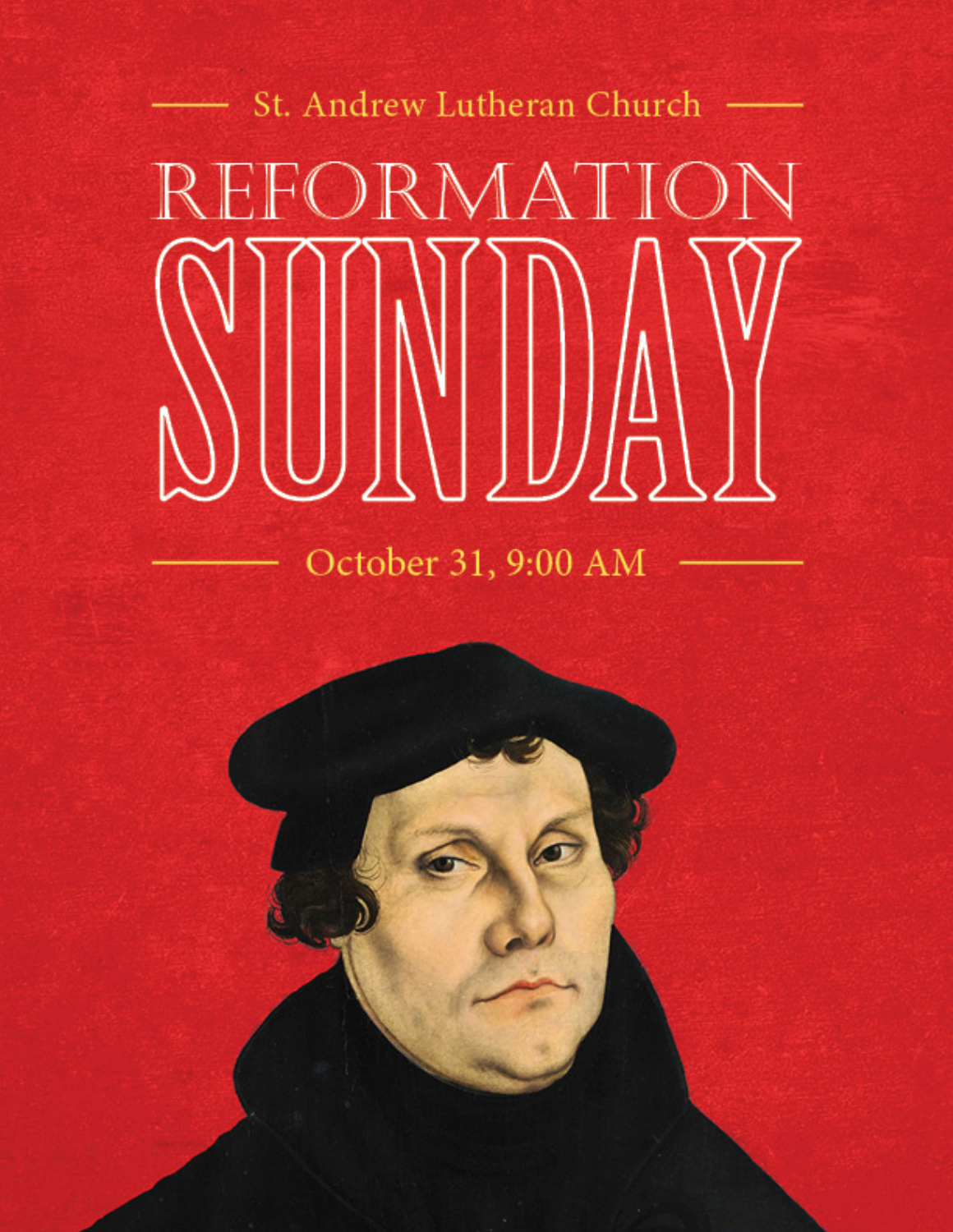# **ORDER OF ONLINE WORSHIP**

**PRELUDE** *"A Mighty Fortress is Our God" (arr. John Leavitt)* 

# **WELCOME**

# **LITANY OF CONFESSION AND FORGIVENESS**

**HYMN** *"A Mighty Fortress is Our God" (John Rutter)*

# **PRAYER OF THE DAY**

Gracious Father, we pray for your holy catholic church. Fill it with all truth and peace. Where it is corrupt, purify it; where it is in error, direct it; where in anything it is amiss, reform it; where it is right, strengthen it; where it is in need, provide for it; where it is divided, reunite it; for the sake of your Son, Jesus Christ, our Savior, who lives and reigns with you and the Holy Spirit, one God, now and forever. Amen.

# **READINGS**

# Romans 3:19-28

Now we know that whatever the law says, it speaks to those who are under the law, so that every mouth may be silenced, and the whole world may be held accountable to God. For "no human being will be justified in his sight" by deeds prescribed by the law, for through the law comes the knowledge of sin. But now, apart from law, the righteousness of God has been disclosed, and is attested by the law and the prophets, the righteousness of God through faith in Jesus Christ for all who believe. For there is no distinction, since all have sinned and fall short of the glory of God; they are now justified by his grace as a gift, through the redemption that is in Christ Jesus, whom God put forward as a sacrifice of atonement by his blood, effective through faith. He did this to show his righteousness, because in his divine forbearance he had passed over the sins previously committed; it was to prove at the present time that he himself is righteous and that he justifies the one who has faith in Jesus. Then what becomes of boasting? It is excluded. By what law? By that of works? No, but by the law of faith. For we hold that a person is justified by faith apart from works prescribed by the law.

The word of the Lord. Thanks be to God.

# John 8:31-36

Then Jesus said to the Jews who had believed in him, "If you continue in my word, you are truly my disciples; and you will know the truth, and the truth will make you free." They answered him, "We are descendants of Abraham and have never been slaves to anyone. What do you mean by saying, 'You will be made free'?" Jesus answered them, "Very truly, I tell you, everyone who commits sin is a slave to sin. The slave does not have a permanent place in the household; the son has a place there forever. So if the Son makes you free, you will be free indeed.

The word of the Lord. Thanks be to God.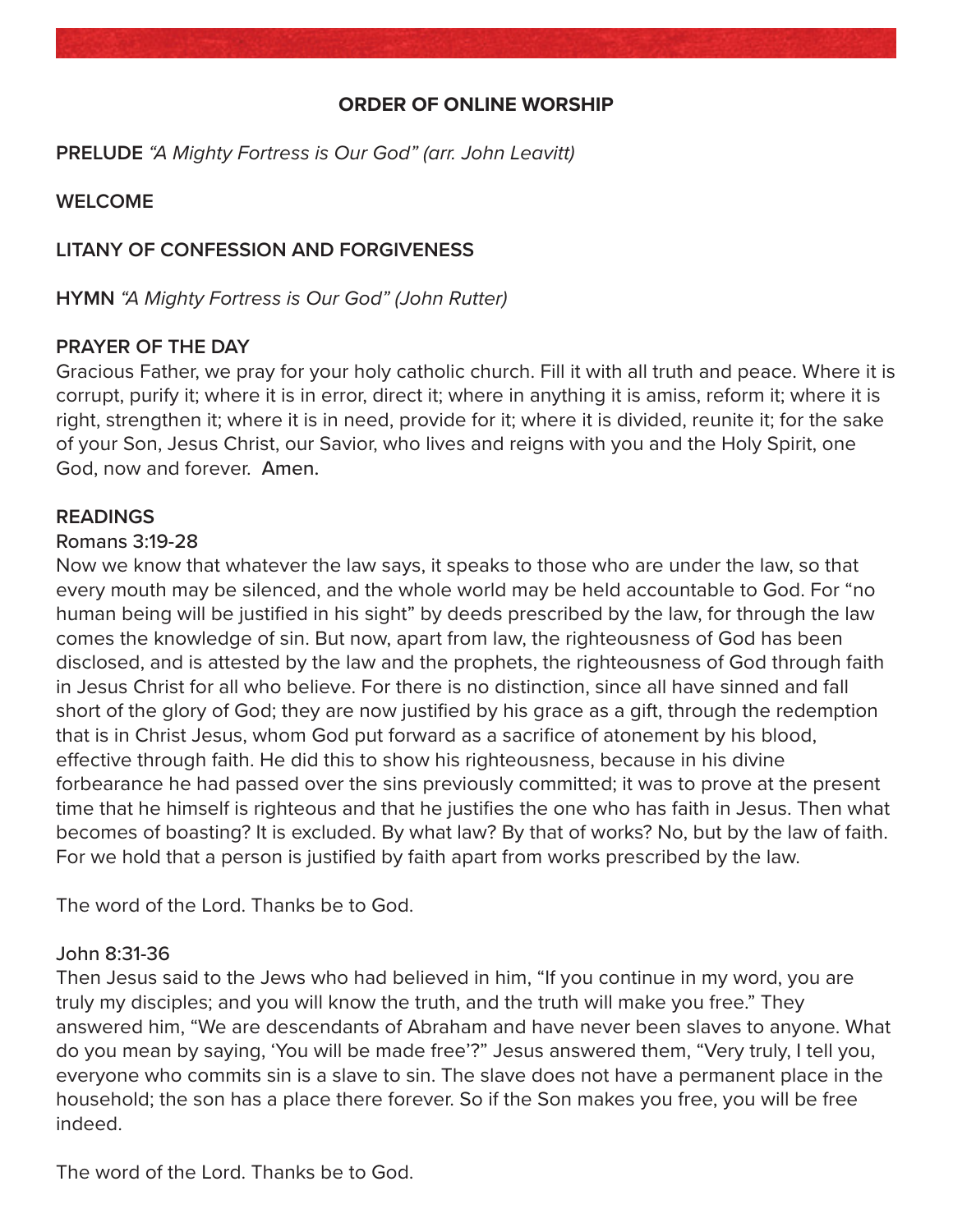**SERMON** *"The Not-So-Spiritual Retreat That Changed the World"*

# **OFFERING**

**OFFERING OF MUSIC** *"Here I Stand" (Tim Graf)*

#### **OFFERING PRAYER**

Blessed are you, O God, maker of all things. Through your goodness you have blessed us with these gifts: our selves, our time, and our possessions. Use us, and what we have gathered, in feeding the world with your love, through the one who gave himself for us, Jesus Christ, our Savior and Lord. Amen.

#### **PRAYERS OF GOD'S PEOPLE**

#### **THE LORD'S PRAYER**

Our Father, who art in heaven, hallowed be thy name, thy kingdom come, thy will be done, on earth as it is in heaven. Give us this day our daily bread; and forgive us our trespasses, as we forgive those who trespass against us; and lead us not into temptation, but deliver us from evil. For thine is the kingdom, and the power, and the glory, forever and ever. Amen.

# **BEFORE YOU GO**

#### **BENEDICTION**

The blessing of God, who provides for us, feeds us, and journeys with us, † be upon you now and forever. Amen.

**ANTHEM** *"Alleluia (from Cantata 142)" (J. S. Bach, arr. Ehret)* 

#### **SENDING**

**POSTLUDE** *"Thy Strong Word" (arr. Tim Graf)*

The pastors of St. Andrew: Pastor David Lillejord, Senior Pastor; Pastor Gail Bach, Pastor of Stewardship & Evangelism; Pastor Matthew Ian Fleming, Pastor of Teacher & Young Adults; Pastor Peter Johnson, Pastor of Service & Small Groups, and Pastor Roger Schindel, Visitation Pastor

The musicians for today's worship: Tim Graf, Worship and Music Coordinator; Larry Bach, Choir Director; Jodi Edstrom; Josh Eidem; Matthew Ian Fleming; Elliana Meier; Canticle Choir, and Brass Ensemble

Guest Preacher: Rev. Dr. Hans Wiersma